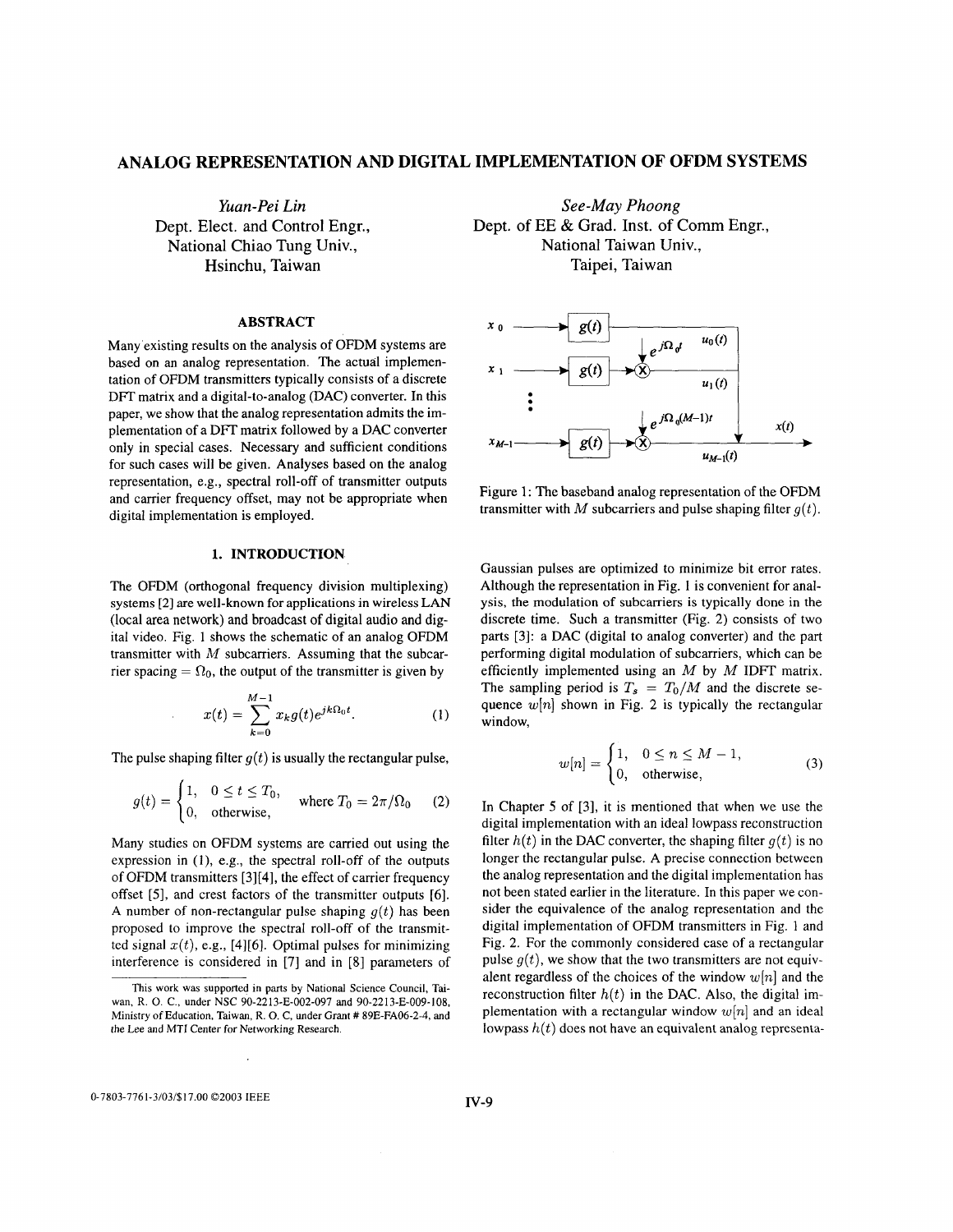tion in [Fig. 1](#page-0-0) for any  $q(t)$ . Given an arbitrary pulse shaping filter  $q(t)$ , there does not exist an equivalent digital implementation in general. The analysis of OFDM systems based on the analog representation may not be appropriate if the underlying pulse shaping filter does not allow an equivalent digital implementation. The two systems in [Fig. 1](#page-0-0) and Fig. 2 can be made equivalent in some special cases. A necessary and sufficient condition for such cases will be derived. An example of a set of  $g(t)$ ,  $w[n]$  and  $h(t)$  that satisfies the condition will be given.

## **2. OFDM TRANSMITTERS WITH RECTANGULAR PULSE SHAPING**

Suppose the reconstruction filter of the DAC is  $h(t)$  as indicated in Fig. 2. The output of the DAC with sampling period *Ts* is given by

$$
y(t) = \sum_{n=0}^{M-1} y[n]h(t - nT_s),
$$
 (4)

where  $y[n]$  is the input of the DAC as indicated in Fig. 2.

**Theorem 1** *Let the OFDM transmitter in [Fig.](#page-0-0) 1 have a rectangular pulse shaping filter*  $g(t)$  *as given in (2) and the transmitter in Fig. 2 have a discrete rectangular pulse*  $w[n]$ *as given in (3). The outputs of the two systems, respectively x(t) and* y(t), *are not the same for any choice of reconstruction filter*  $h(t)$ *.* 

*Proof:* The signal  $y[n]$  is given by

$$
y[n] = w[n] \sum_{k=0}^{M-1} x_k e^{j\frac{2\pi}{M}kn}.
$$

Substituting the above expression of  $y[n]$  into (4), we arrive at *M-1 M-1* 

$$
y(t) = \sum_{k=0}^{M-1} x_k \sum_{n=0}^{M-1} e^{j\frac{2\pi}{M}kn} h(t - nT_s).
$$

Comparing this expression with (1), we conclude that  $x(t)$ and  $y(t)$  are equal for an arbitrary sequence  $x_k$  if and only if

$$
\sum_{n=0}^{M-1} e^{j\frac{2\pi}{M}kn} h(t - nT_s) = g(t)e^{jk\Omega_0 t},
$$
 (5)

for  $k = 0, 1, \dots, M - 1$ . In particular, the above equation is true for  $k = 0$  and  $k = 1$ . When  $k = 0$ , we tion is true for  $k = 0$  and  $k = 1$ . When  $k = 0$ , we have  $\sum_{n=0}^{M-1} h(t - nT_s) = g(t)$ . Applying Fourier transform on the both sides of the equation and using  $G(j\Omega)$  = angular pulse of duration  $T_s$ , i.e.,  $e^{-jT_0\Omega/2}$  sin(T<sub>0</sub> $\Omega/2$ )/ $\Omega$ , we can verify that  $h(t)$  is the rect-

$$
h(t) = \begin{cases} 1, & 0 \le t \le T_s, \\ 0, & \text{otherwise.} \end{cases}
$$
 (6)

When  $k = 1$ , we have

$$
\sum_{n=0}^{M-1} e^{j2n\pi/M} h(t - nT_s) = g(t)e^{j\Omega_0 t}.
$$

Let  $f(t) = e^{-j2\pi t/T_0}h(t)$ . Then the above equation can be written as  $\sum_{n=0}^{M-1} f(t-nT_s) = g(t)$ . Similarly, this requires  $f(t)$  be the rectangular pulse of duration  $T_s$ , which contradicts the solution of  $h(t)$  obtained for  $k = 0$ . Therefore (5) can not be satisfied for any reconstruction filter  $h(t)$ ; hence AAA  $x(t)$  and  $y(t)$  are not the same.

**Example 1.** Let us consider the typical choice of  $g(t)$ ,  $h(t)$  and  $w[n]$  described in [3]. The pulse  $g(t)$  is chosen to be the rectangular pulse of duration  $T_0$  given in (2), and  $w[n]$  the discrete rectangular window of length M given in **(3).** The reconstruction filter is an ideal lowpass filter

$$
H(j\Omega) = \begin{cases} 1, & |\Omega| < \pi/T_s, \\ 0, & \text{otherwise.} \end{cases}
$$
 (7)

The corresponding impulse response is

$$
h(t) = \frac{\sin \frac{\pi t}{T_s}}{\frac{\pi t}{T_s}}.\tag{8}
$$

We can easily see that the two systems shown in [Fig. 1](#page-0-0) and Fig. 2 are not equivalent by observing that  $x(t)$  has a finite duration  $T_0$  and the duration of  $y(t)$  is not finite. Also  $y(t)$  is bandlimited while  $x(t)$  is not. Notice that  $X(j\Omega)$  has most of its energy in the frequency band  $(-\Omega_0/2, (M - 0.5)\Omega_0)$ as the mainlobe of  $G(j\Omega)$  stretches from  $-\Omega_0/2$  to  $\Omega_0/2$ . On the other hand, the energy of  $Y(j\Omega)$  is in the frequency band  $(-M\Omega_0/2, M\Omega_0/2)$ .

With the above choices of  $g(t)$ ,  $h(t)$  and  $w[n]$ , the two transmitters in [Fig. 1](#page-0-0) and Fig. 2 are not the same. However, the two transmitters has the following connection. When  $x(t)$  and  $y(t)$  are sampled with sampling period  $T_s$ , the samples are the identical. That is,  $x(nT_s) = y(nT_s)$  for  $n = 0, 1, \dots, M - 1$ . To see that, we can verify  $x(nT_s) =$  $m = 0, 1, \dots, M - 1$ . To see that, we can verify  $x(n1_s) =$ <br> $\sum_{k=0}^{M-1} x_k e^{jkn2\pi/M}$ , for  $n = 0, 1, \dots M - 1$ , are the Mpoint DFT of  $x_k$ . Therefore

$$
x(nT_s)=y[n], n=0,1,\cdots,M-1.
$$

On the other hand, (4) yields  $y(nT_s) = \sum_{m=0}^{M-1} y[m]h((n$  $m(T<sub>s</sub>)$ . As  $h(t)$  is the ideal lowpass given in (8), it is a Nyquist filter with  $h(nT_s) = \delta[n]$ , we have

$$
y(nT_s) = y[n], n = 0, 1, \cdots, M - 1.
$$

Such a connection means that if the channel  $C(j\Omega)$  is deal  $(C(j\Omega) = 1)$  and the received signals are sampled with sampling period  $T_s$ , the received samples are the same using either one of the two transmitters. The relationship may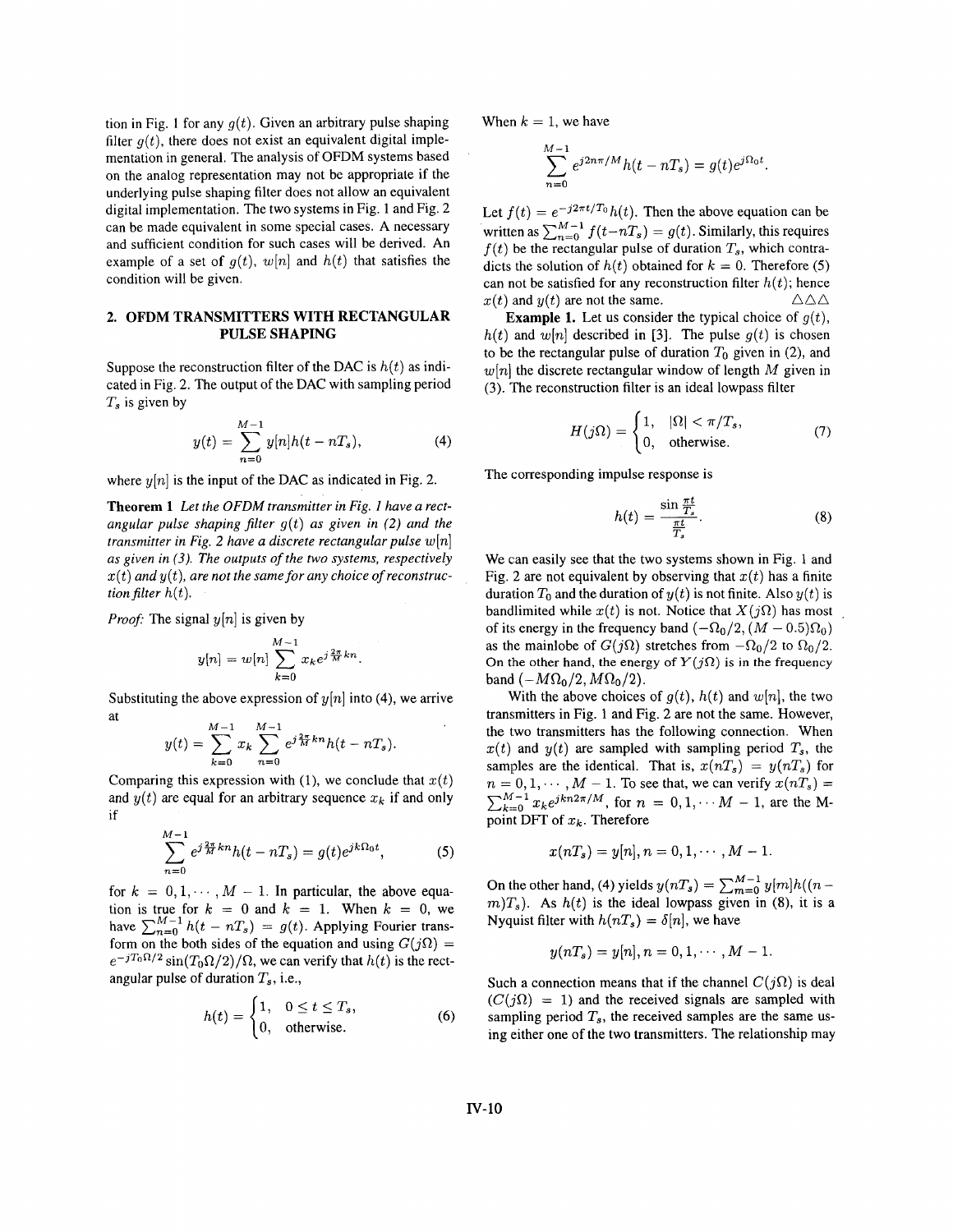

Figure 2: Commonly used digital implementation of the OFDM transmitter.



Figure **3:** Equivalent block diagram of system in Fig. **2.** 

not hold for general  $C(j\Omega)$ . Consider, for example, the case that the channel is a delay,  $c(t) = \delta(t - \Delta)$ . We can verify that the samples of the received signals for the two transmitters in [Fig.](#page-0-0) **1** and Fig. 2 are different.

## **3. CONDITIONS FOR EQUIVALENCE OF ANALOG REPRESENTATION AND DIGITAL IMPLEMENTATION**

The equivalence of the two systems in [Fig. 1](#page-0-0) and Fig. 2 can be established in certain cases. For the convenience *of* derivation, we redraw the system in Fig. 2 as Fig. **3,** in which the **DAC** block is as in Fig. **2.** The output due to the k-subcarrier is given by  $V_k(j\Omega) = S_k(e^{jT_s\Omega})H(j\Omega)$ , [9]. Notice that  $S_k(e^{j\omega})$  is a frequency-shifted and scaled version of  $W(e^{j\omega})$ , i.e.,

$$
S_k(e^{j\omega}) = x_k W(e^{j(\omega - 2\pi k/M)}), k = 0, 1, \cdots, M - 1.
$$

Therefore, we have

$$
V_k(j\Omega) = x_k W(e^{j(T_s\Omega - 2\pi k/M)})H(j\Omega)
$$
  
=  $x_k W(e^{jT_s(\Omega - k\Omega_0)})H(j\Omega),$  (9)

where we have used the facts that  $\Omega_0 = 2\pi/T_0$  and  $T_0 =$  $MT_s$ . On the other hand, the output of the analog representation in [Fig. 1](#page-0-0) due to the  $k$ -th subcarrier is given by

$$
U_k(\Omega) = x_k G(j(\Omega - k\Omega_0))
$$

The equivalence of the two systems in [Fig. 1](#page-0-0) and Fig. 2 means  $V_k(\Omega) = U_k(\Omega)$  and therefore

$$
W(e^{jT_s(\Omega - k\Omega_0)})H(j\Omega) = G(j(\Omega - k\Omega_0))
$$

for  $k = 0, 1, \dots, M - 1$ . Summarizing, we have the following theorem.

**Theorem** *2 The OFDM transmitter in [Fig. 1](#page-0-0) can be implemented as in Fig. 2, namely, the two systems are equivalent, if and only if the pulse shaping filter*  $g(t)$ *, the digital window*  $w[n]$  and the reconstruction filter  $h(t)$  satisfy:

$$
W(e^{j\Omega T_s})H(j(\Omega+k\Omega_0))=G(j\Omega), k=0,1,\cdots,M-1.
$$
\n(10)

In other words, if we are to use a shaping filter  $g(t)$  that allows a digital implementation as in Fig. 2, the pulse  $g(t)$ should be such that we can find  $h(t)$  and  $w[n]$  that satisfy (10). Given a discrete window  $w[n]$  and a reconstruction filter  $h(t)$ , there does not exist an equivalent analog representation in general. For example consider the choices of